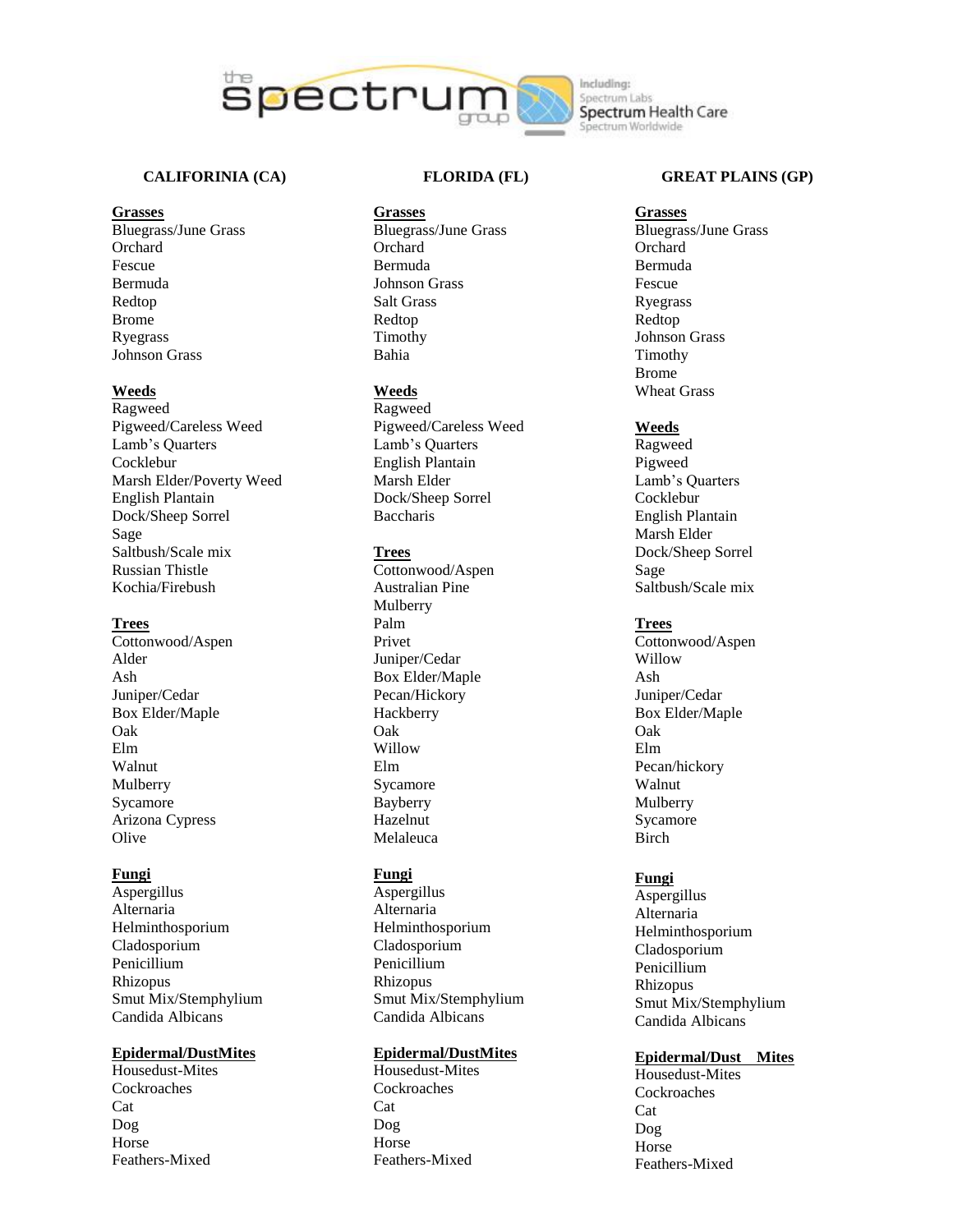

**NORTH EAST (NE)**

# **Grasses**

Bluegrass/June Grass **Orchard** Fescue Bermuda Ryegrass Redtop Timothy Johnson Grass

#### **Weeds**

Ragweed Pigweed Lamb's Quarters Cocklebur English Plantain Marsh Elder Dock/Sheep Sorrel Sage Saltbush/Scale mix Russian Thistle Kochia/Firebush

### **Trees**

Cottonwood/Aspen Alder Ash Juniper/Cedar Box Elder/Maple Oak Elm Pecan/Hickory Walnut Hazelnut Sycamore Birch

### **Fungi**

Aspergillus Alternaria Helminthosporium Cladosporium Penicillium Rhizopus Smut Mix/Stemphylium Candida Albicans

### **Epidermal/Dust Mites**

Housedust-Mites Cockroaches Cat Dog Horse Feathers-Mixed

# **NORTH WEST (NW)**

**Grasses** Bluegrass/June Grass **Orchard** Fescue Vernal Ryegrass Redtop Timothy Brome

#### **Weeds**

Ragweed Pigweed Lamb's Quarters Greasewood Marsh Elder English Plantain Dock/Sheep Sorrel Sage Saltbush/Scale mix Russian Thistle Kochia/Firebush

### **Trees**

Cottonwood/Aspen Alder Ash Juniper/Cedar Box Elder/Maple Oak Elm Willow Walnut Hazelnut Sycamore Birch

# **Fungi**

Aspergillus Alternaria Helminthosporium Cladosporium Penicillium Rhizopus Smut Mix/Stemphylium Candida Albicans

## **Epidermal/Dust Mites**

Housedust-Mites Cockroaches Cat Dog Horse Feathers-Mixed

Spectrum Labs Spectrum Health Care ectrum Worldwide

### **MID ATLANTIC (MA)**

**Grasses** Bluegrass/June Grass **Orchard** Bermuda Fescue Ryegrass Redtop Johnson Grass Timothy Vernal Bahia

#### **Weeds**

Ragweed Pigweed Lamb's Quarters Cocklebur English Plantain Marsh Elder Dock/Sheep Sorrel Sage Waterhemp

# **Trees**

Cottonwood/Aspen Willow Ash Juniper/Cedar Box Elder/Maple Oak Elm Pecan/Hickory Walnut Mulberry Sycamore Birch

### **Fungi**

Aspergillus Alternaria Helminthosporium Cladosporium Penicillium Rhizopus Smut Mix/Stemphylium Candida Albicans

### **Epidermal/Dust Mites**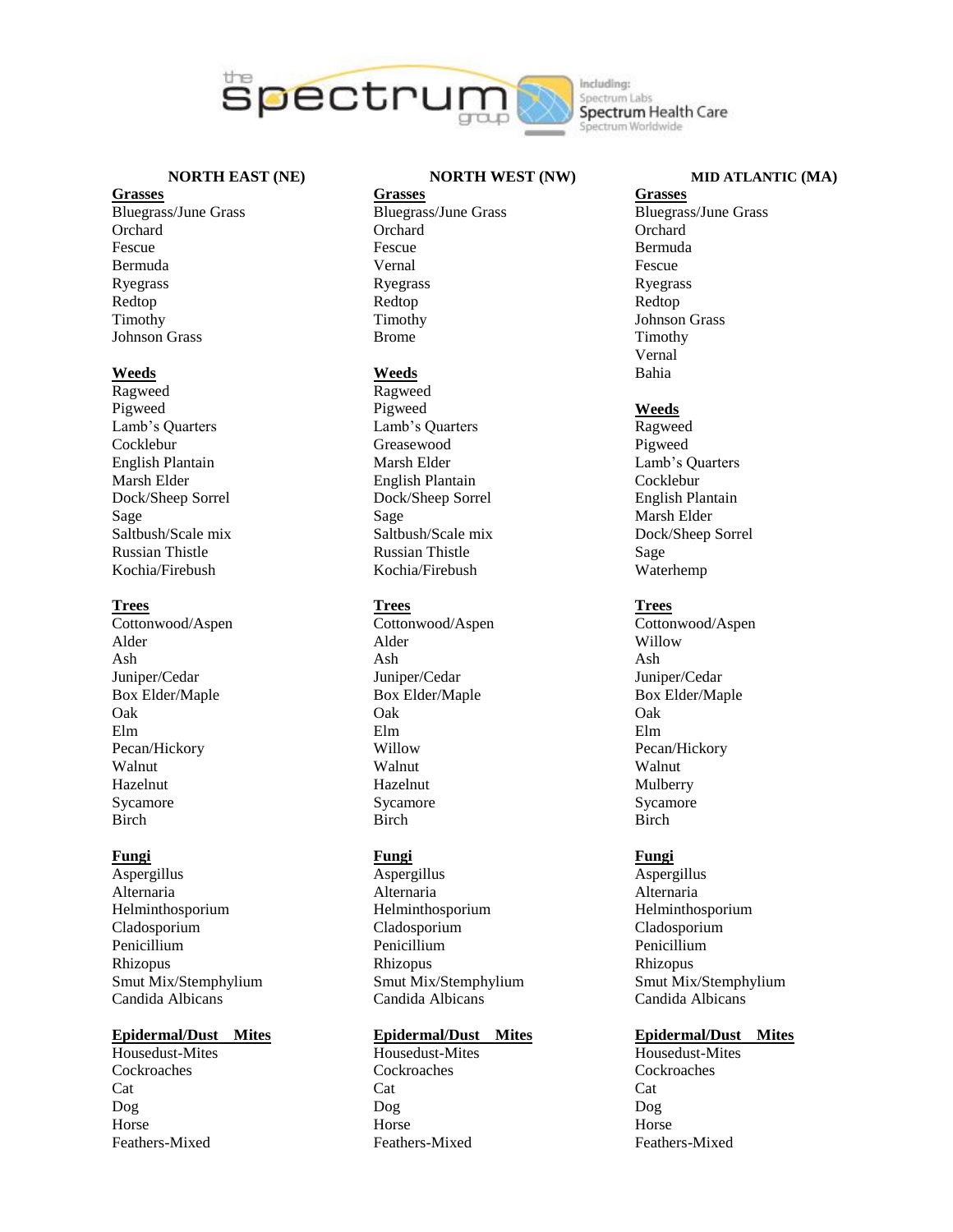

### **MIDWEST (MW)**

#### **Grasses**

Bluegrass/June Grass Orchard Fescue Bermuda Ryegrass Redtop Timothy Johnson Grass

## **Weeds**

Ragweed Pigweed Lamb's Quarters Cocklebur English Plantain Marsh Elder Dock/Sheep Sorrel Sage Waterhemp Russian Thistle Kochia/Firebush

### **Trees**

Cottonwood/Aspen Hazelnut Ash Juniper/Cedar Box Elder/Maple Oak Elm Pecan/Hickory Walnut Mulberry Sycamore Birch

### **Fungi**

Aspergillus Alternaria Helminthosporium Cladosporium Penicillium Rhizopus Smut Mix/Stemphylium Candida Albicans

# **Epidermal/Dust Mites**

Housedust -Mites Cockroaches Cat Dog Horse Feathers -Mixed

### **ROCKY MOUNTAIN (RM)**

- **Grasses**
- Bluegrass/June Grass **Orchard** Fescue Bermuda Redtop Timothy Ryegrass Johnson Grass Brome Wheat Grass

#### **Weeds**

Ragweed Pigweed Lamb's Quarters Cocklebur Marsh Elder English Plantain Dock/Sheep Sorrel Sage Saltbush/Scale mix

### **Trees**

Cottonwood/Aspen Alder Ash Juniper/Cedar Box Elder/Maple Oak Elm Pecan/Hickory Walnut Mulberry Sycamore **Birch** 

### **Fungi**

Aspergillus Alternaria Helminthosporium Cladosporium Penicillium Rhizopus Smut Mix/Stemphylium Candida Albicans

## **Epidermal/Dust Mites**

Housedust -Mites Cockroaches Cat Dog Horse Feathers -Mixed

### **SOUTHEAST (SE)**

**Grasses** Bluegrass/June Grass **Orchard** Fescue Bermuda Redtop Timothy Ryegrass Johnson Grass Vernal Bahia

#### **Weeds**

Ragweed Pigweed Lamb's Quarters Cocklebur Marsh Elder English Plantain Dock/Sheep Sorrel Sage Waterhemp

### **Trees**

Cottonwood/Aspen Willow Ash Juniper/Cedar Box Elder/Maple Oak Elm Pecan/Hickory Walnut Mulberry Sycamore **Hackberry** 

### **Fungi**

Aspergillus Alternaria Helminthosporium Cladosporium Penicillium Rhizopus Smut Mix/Stemphylium Candida Albicans

# **Epidermal/Dust Mites**